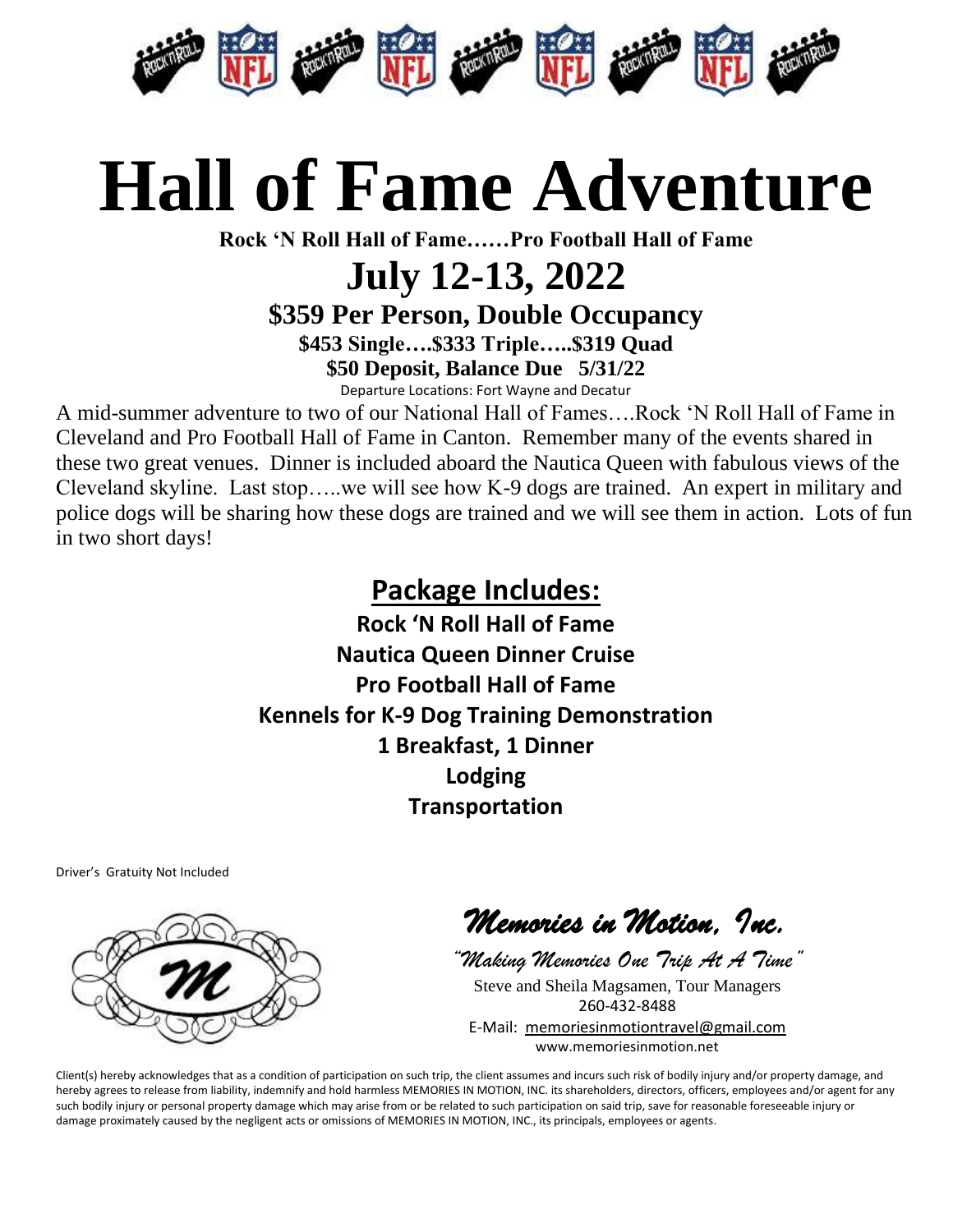# **Hall of Fame Adventure**

**Rock 'N Roll Hall of Fame……Pro Football Hall of Fame July 12-13, 2022**

### July 12

All aboard….Cleveland, here we come!!!! Arrive at the **Rock 'N Roll Hall of Fame** for lunch on your own. After lunch explore the only place on earth where you can immerse yourself in the music that has changed the world. It is a total sensory experience, covering decades of music from the roots of the 20's through the creative period of the 50's and the revolultion of the 60's, to its role as the dominate force in the 70's, 80's and 90's. There are seven levels, over 50 exhibits, dynamic cinema presentations spanning the istory of music, plus the world's most extensive collection of rock and roll artifacts. The 7000 square foot music store offers a wide variety of merchandise.

Enjoy snacks and drinks before departing for dinner. Dinner is included on the **Nautica Queen**. Board for a fun evening featuring delicious buffet supper, cash bar, commentary by the captain, DJ with dancing, and fabulous views of the Cleveland Skyline from Lake Erie.

#### July 13

Hot breakfast buffet included. Depart for the **Pro Football Hall of Fame**. Nothing is more All-American than football. Guests will enjoy a tour of the Pro Football Hall of Fame. Learn about the early origins of the sport along with fabulous displays, the immortal Bronze Bust Room to search for your favorite inductee, Game Day Theater, Joe Namath Hologram and of course the huge shop showcasing everyone's favorite team apparel and more! Don't let this throw off you ladies….this is more like the Disney World of football. It is fascinating to see the special effects, to view the displays of all the major players in this sport, watch 3D shows and enjoy the success and stories of the people that have made this an All-American Sport. Lunch on your own. Next stop are the **Kennels** for an unforgettable K-9 experience presented by a retired police officer. The dogs are highly trained and these specialized pups are sold all over the country. See how these K-9 animals are trained and see them in action. You will leave amazed at just how skilled man's best friend can be!